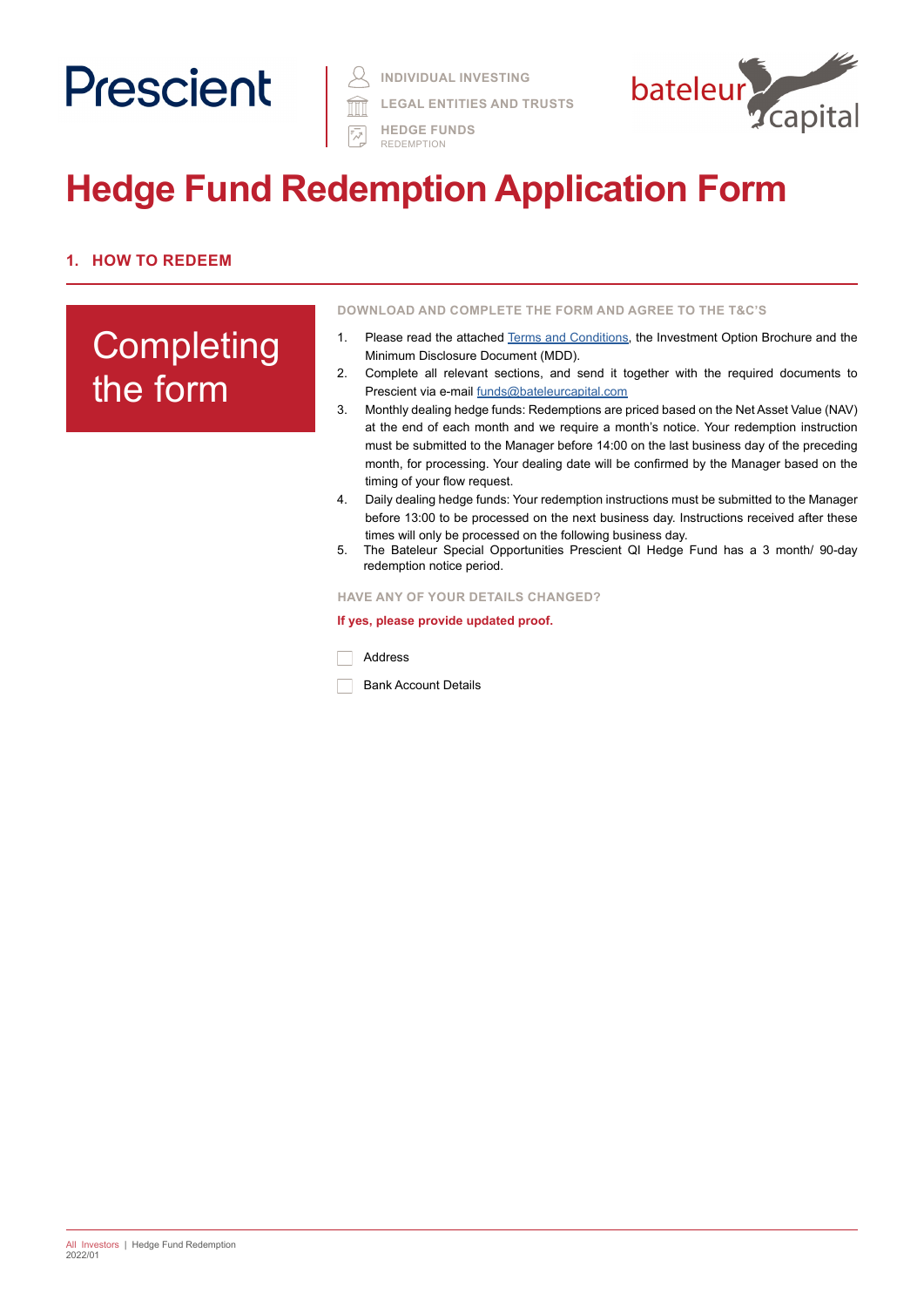

**LEGAL ENTITIES AND TRUSTS** 



**FM** HEDGE FUNDS REDEMPTION

# **Hedge Fund Redemption Application Form**

## **2. INVESTOR DETAILS**

Client Number Names / Entity Name / Co. Registered Name ID or Registered Number

# **3. REDEMPTION OF HEDGE FUND PORTFOLIO**

**Please select the appropriate fund/s from which you would like to redeem units, a percentage of units or a rand value.**

| <b>From Hedge Fund Portfolio</b> | <b>Number of Units</b> | <b>Rand Value</b><br>of Units | % of Units    | <b>Cancel Debit</b><br><b>Order</b> |           |
|----------------------------------|------------------------|-------------------------------|---------------|-------------------------------------|-----------|
|                                  |                        |                               |               | <b>Yes</b>                          | <b>No</b> |
|                                  |                        | $\mathsf{R}$                  | $\%$          |                                     |           |
|                                  |                        | R                             | $\frac{0}{0}$ |                                     |           |
|                                  |                        | R                             | $\%$          |                                     |           |
|                                  |                        | R                             | %             |                                     |           |
|                                  |                        | $\mathsf{R}$                  | $\%$          |                                     |           |

### **4. BANKING DETAILS OF INVESTOR (IF CHANGED)**

| <b>Name of Account Holder</b> |  |
|-------------------------------|--|
| <b>Bank</b>                   |  |
| <b>Branch Name</b>            |  |
| <b>Branch Code</b>            |  |
| <b>Account Number</b>         |  |
| <b>Account Type</b>           |  |

- Please provide Prescient with Proof of Bank Account Details
- The account holder must have a South African bank account.
- Debit orders and electronic collections will be deducted from this account.
- The onus is on the investor to inform Prescient of any changes to the bank account details.
- No payments will be made into third party bank accounts or credit cards. (i.e. payments will only be made to the bank account in the name of the registered investor).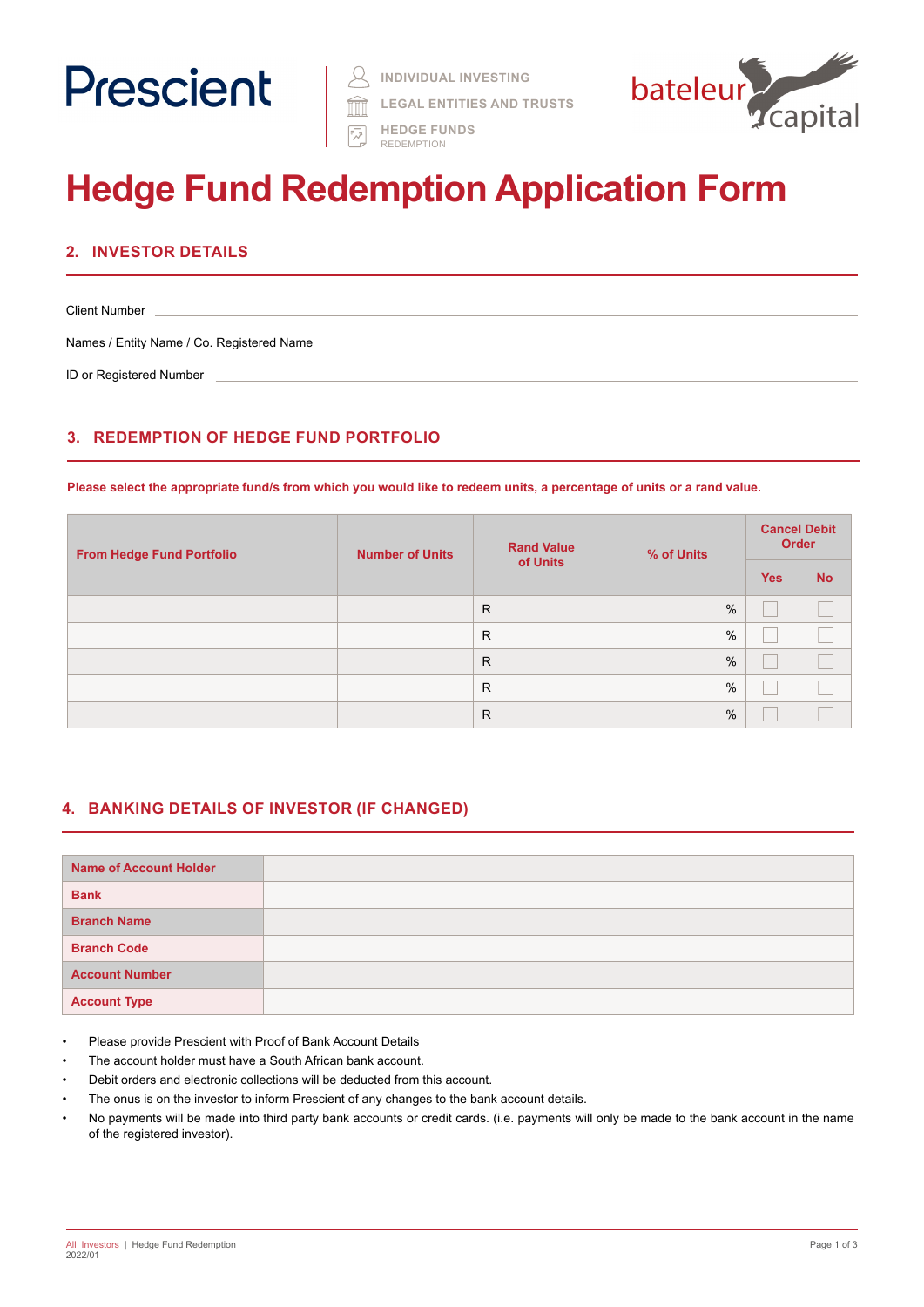

**INDIVIDUAL INVESTING**

**LEGAL ENTITIES AND TRUSTS**

**HEDGE FUNDS**

REDEMPTION



### **5. AUTHORISATION AND DECLARATION**

- 1. I hereby give notice in terms of the trust deed of my application to sell the relevant units and in consideration of the purchase price to be paid to me for the said units, hereby cede, assign and transfer my rights, title and interest in and to the said units to you and acknowledge that I have no further interest therein.
- 2. I warrant that the information contained herein is true and correct and that where this application is signed in a representative capacity, I have the necessary authority to do so and that this transaction is within my power.
- 3. I authorise Prescient to deduct any debit orders, electronic collections, any applicable taxes and also to pay all fees. If the additional annual advisor fees are insufficient to pay the Financial Advisor (FSP) from one portfolio, Prescient will sell units proportionately from the portfolios and pay the amounts to the advisor monthly. Permissible deductions from the portfolio include management fees, performance fees, bank charges, trustee/custodian fees, audit fees, securities transfer tax and brokerage.
- 4. I acknowledge that the responsibility in ensuring my instruction has been received and actioned by Prescient lies with me.
- 5. I acknowledge that Prescient will not be liable for any damages or loss of whatsoever nature arising out of Prescient's failure to action my instruction due to any occurrences beyond the control of Prescient, nor will Prescient be liable for any loss incurred due to incorrect information being supplied by my or by me sending completed documentation to the incorrect mailbox.
- 6. I acknowledge the transaction cut off times set out herein and agree to comply with such cut off times.
- 7. I confirm that I have received, noted and understood the following information:
	- a. the Minimum Disclosure Document
	- b. investment objectives and risk factors
	- c. the calculation of the Net Asset Value (NAV), dealing prices and distribution of income accruals
	- d. any additional information necessary to enable the investor to make an informed decision,
- 8. I consider myself or the entity to be, or to be associated with a Domestic Prominent Influential Person or a Foreign Prominent Public **Official**

| Yes |  |  |  |  |  |  | No |  |
|-----|--|--|--|--|--|--|----|--|
|-----|--|--|--|--|--|--|----|--|

If Yes, please provide details:

#### **Please note: It is the client's responsibility to disclose to Prescient should this status change**

| Signed at                                                                                                            | Date                                               |
|----------------------------------------------------------------------------------------------------------------------|----------------------------------------------------|
| Full name of signatory                                                                                               | Capacity                                           |
| <b>Authorised Signatory</b>                                                                                          | <b>Authorised Signatory</b>                        |
| <u> 1989 - Andrea State Barbara, amerikan personal di sebagai personal di sebagai personal di sebagai personal d</u> |                                                    |
| Signed at                                                                                                            | Date                                               |
| <u> 1989 - Andrea State Barbara, amerikan per</u>                                                                    |                                                    |
| Full name of signatory                                                                                               | Capacity                                           |
| <b>Authorised Signatory</b>                                                                                          | Authorised Signatory                               |
|                                                                                                                      | <u> 1989 - John Stein, Amerikaansk politiker (</u> |

#### **THANK YOU**

You have completed this application form. Please collate all your required FICA documentation to include in your submission.